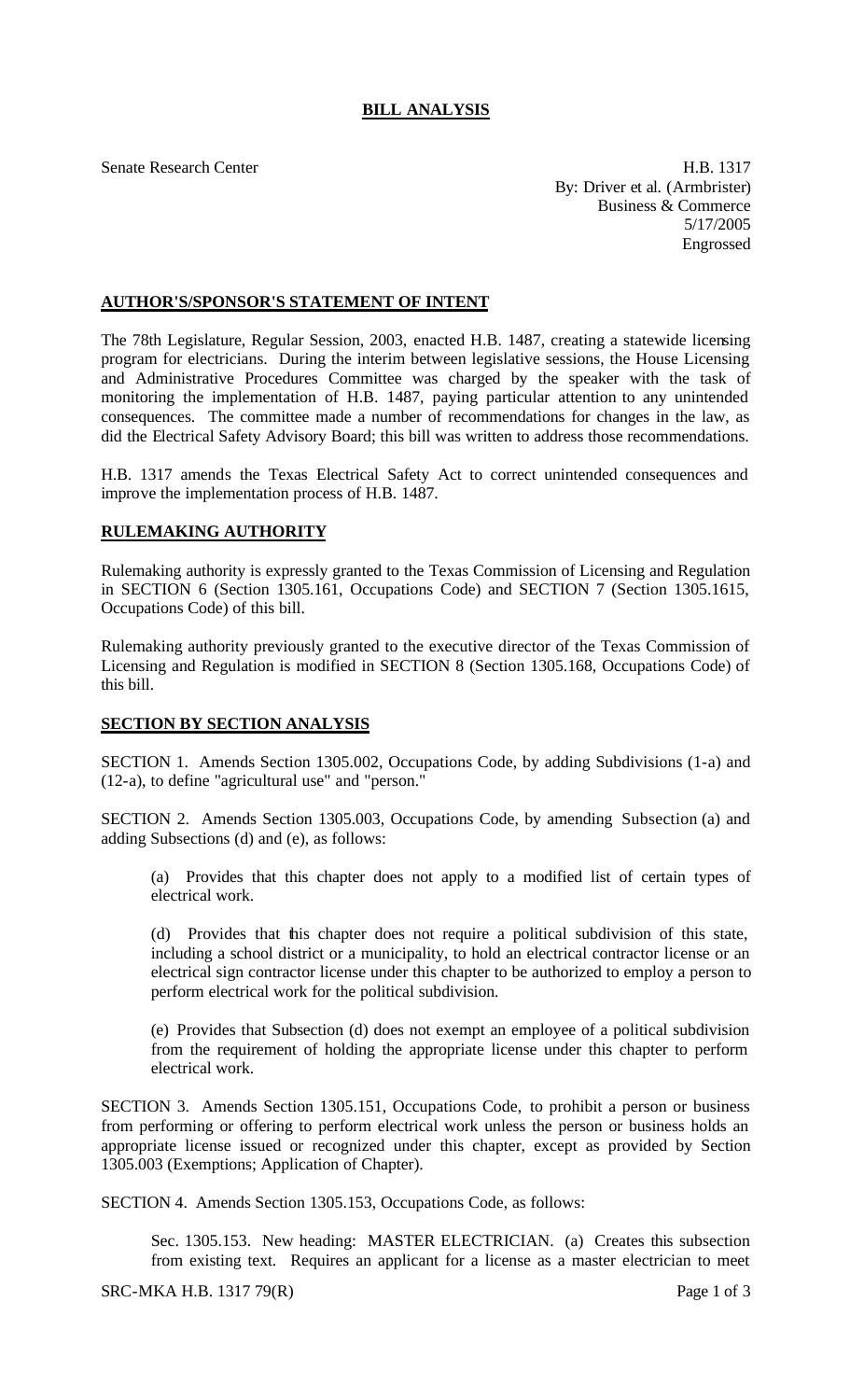certain requirements, including to have held a journeyman electrician license for at least two years. Makes nonsubstantive changes.

(b) Sets forth duties a master electrician is allowed to perform.

SECTION 5. Amends Section 1305.106(b), Occupations Code, to make a nonsubstantive change.

SECTION 6. Amends Section 1305.161, Occupations Code, as follows:

Sec. 1305.161. New heading: APPRENTICE; TEMPORARY APPRENTICE. (a) Creates subsection from existing text. Makes a conforming change.

(b) Requires an applicant for a license as an electrical sign apprentice to be at least 18 years of age and be engaged in the process of learning and assisting in the performance of electrical sign work under the supervision of a licensed master sign electrician.

(c) Requires the executive director of the Texas Department of Licensing and Regulation (executive director), on the request of an applicant for an apprentice license, to issue a temporary apprentice license that expires on the 21st day after the date of issuance to an applicant who meets the qualifications established by the executive director.

(d) Requires the Texas Commission of Licensing and Regulation (commission), by rule, to set the fee, establish the qualifications, and to provide for the issuance of a temporary apprentice license under this section.

SECTION 7. Amends Subchapter D, Chapter 1305, Occupations Code, by adding Sections 1305.1615 and 1305.1616, as follows:

Sec. 1305.1615. EMERGENCY ELECTRICIAN LICENSE. (a) Requires the commission, by rule, to establish criteria and procedures for the issuance of an emergency electrician license following a disaster, as that term is defined by Section 418.004 (Definitions), Government Code, to a person licensed as an electrician in another state of the United States.

(b) Provides that an emergency license issued under this section expires on the 90th day after the date of issuance.

(c) Authorizes the commission, with the advice of the Electrical Safety and Licensing Advisory Board, to adopt rules that provide for the extension of an emergency license issued under this section.

Sec. 1305.1616. CERTAIN APPLICANTS WHO ARE VETERANS. (a) Requires the Texas Department of Licensing and Regulation (TDLR) to issue a license without examination to an individual who meets certain requirements.

(b) Provides that this section expires January 1, 2007.

SECTION 8. Amends Section 1305.168(c), Occupations Code, to require the executive director, by rule, to approve online continuing education courses.

SECTION 9. Amends Section 1305.202, Occupations Code, as follows:

Sec. 1305.202. SCOPE OF MUNICIPAL OR REGIONAL LICENSE. (a) Creates this subsection from existing text.

(b) Authorizes a person who holds a license to perform electrical work or electrical sign work issued by a municipality or region that elects to discontinue issuing or renewing licenses to apply for an equivalent license under this chapter

SRC-MKA H.B. 1317 79(R) Page 2 of 3